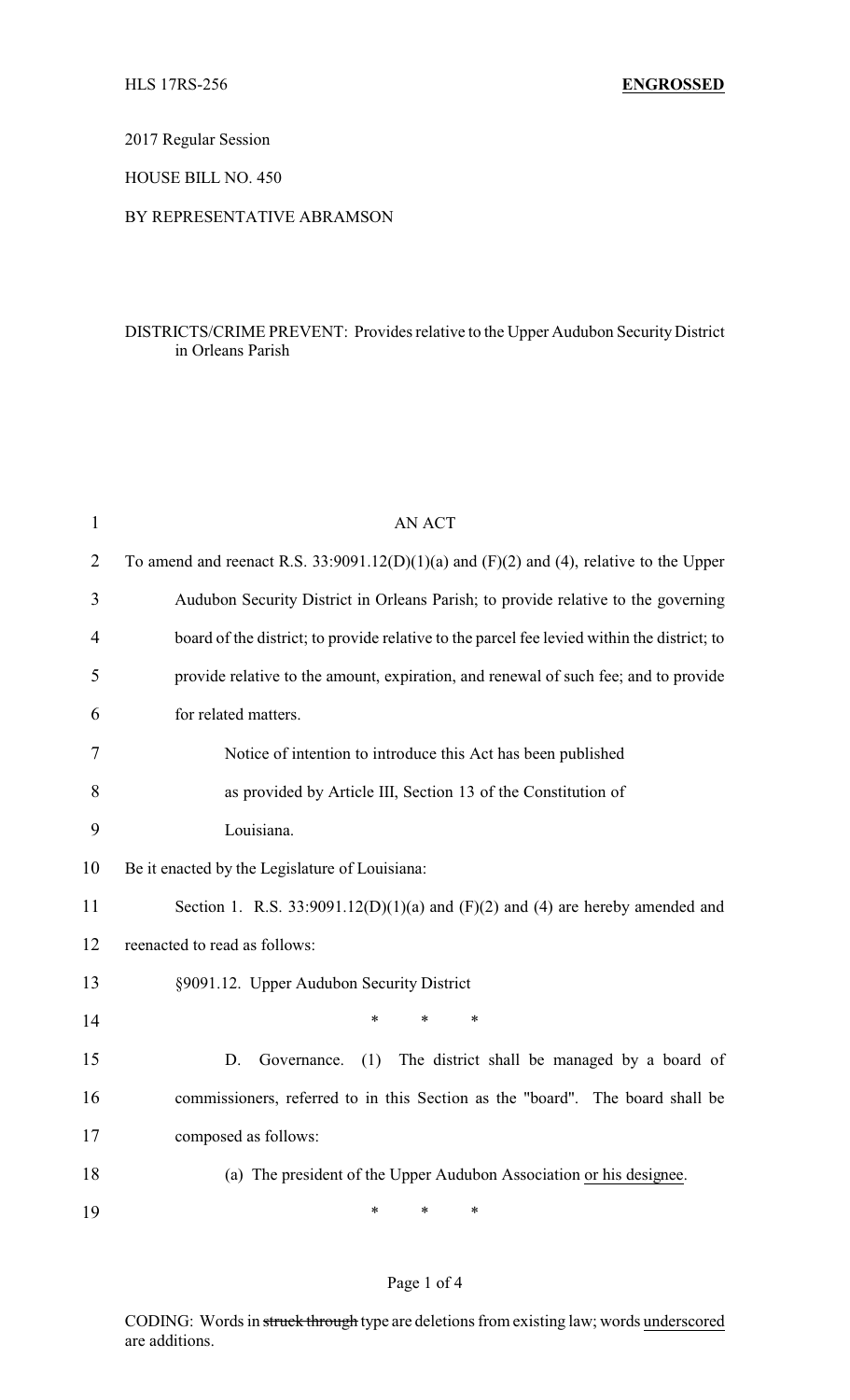| 1              | F. Parcel fee.                                                                                |  |  |
|----------------|-----------------------------------------------------------------------------------------------|--|--|
| $\overline{2}$ | *<br>*<br>*                                                                                   |  |  |
| 3              | (2) The amount of the fee shall be as requested by duly adopted resolution                    |  |  |
| 4              | of the board. The fee shall be a flat fee per parcel of land not to exceed five seven         |  |  |
| 5              | hundred dollars per year for each parcel.                                                     |  |  |
| 6              | *<br>*<br>∗                                                                                   |  |  |
| 7              | $(4)(a)$ A fee shall be imposed only after the question of its imposition has                 |  |  |
| 8              | been approved by a majority of registered voters of the district voting on the                |  |  |
| 9              | proposition at an election held for that purpose in accordance with the Louisiana             |  |  |
| 10             | Election Code at the same time as a regularly scheduled primary or general election           |  |  |
| 11             | in the city of New Orleans. The amount of the fee may be changed by duly adopted              |  |  |
| 12             | resolution of the board, not to exceed the maximum amount authorized by this                  |  |  |
| 13             | Subsection and approved by the voters. No other election shall be required except             |  |  |
| 14             | as provided by this Paragraph.                                                                |  |  |
| 15             | (b) The fee shall expire at the time provided in the proposition authorizing                  |  |  |
| 16             | the fee, not to exceed six years from its initial imposition, but the fee may be              |  |  |
| 17             | renewed as provided in Subparagraph(a) of this Paragraph. Any election to authorize           |  |  |
| 18             | the renewal of the fee shall be held only at the same time as the mayoral primary a           |  |  |
| 19             | regularly scheduled election for in the city of New Orleans. If renewed, the term of          |  |  |
| 20             | the imposition of the fee shall be provided in the proposition authorizing such               |  |  |
| 21             | renewal, not to exceed eight years.                                                           |  |  |
| 22             | $\ast$<br>$\ast$<br>∗                                                                         |  |  |
| 23             | Section 2. This Act shall become effective upon signature by the governor or, if not          |  |  |
| 24             | signed by the governor, upon expiration of the time for bills to become law without signature |  |  |
| 25             | by the governor, as provided by Article III, Section 18 of the Constitution of Louisiana. If  |  |  |
| 26             | vetoed by the governor and subsequently approved by the legislature, this Act shall become    |  |  |
| 27             | effective on the day following such approval.                                                 |  |  |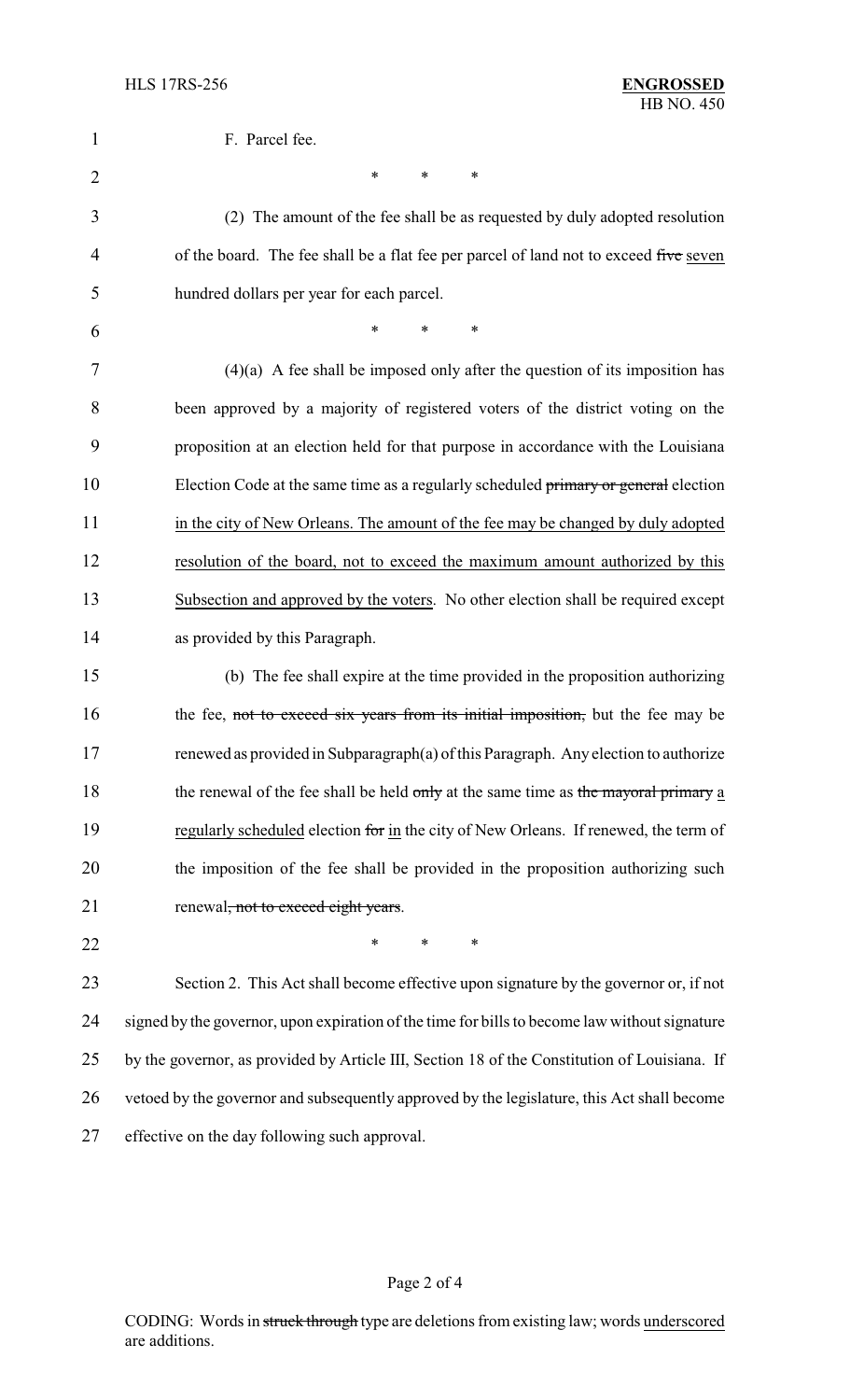#### DIGEST

The digest printed below was prepared by House Legislative Services. It constitutes no part of the legislative instrument. The keyword, one-liner, abstract, and digest do not constitute part of the law or proof or indicia of legislative intent. [R.S. 1:13(B) and 24:177(E)]

| HB 450 Engrossed | 2017 Regular Session | Abramson |
|------------------|----------------------|----------|
|                  |                      |          |

**Abstract:** Relative to the Upper Audubon Security District. Provides relative to the membership of the district's governing board and the parcel fee imposed within the district.

Present law creates the Upper Audubon Security District in Orleans Parish as a political subdivision to aid in crime prevention and reduction by providing for an increase in the presence of law enforcement personnel in the district.

Present law provides that the district shall be managed by a board of commissioners. Requires all members of the board to be residents of the district. Provides that the board shall be composed as follows:

- (1) The president of the Upper Audubon Association.
- (2) Three members appointed by the board of directors of the Upper Audubon Association.
- (3) One member appointed by the member of the city council whose district encompasses the area from a list of nominations submitted by the Upper Audubon Association.
- (4) One member appointed by the state representative whose district encompasses the area from a list of nominations submitted by the Upper Audubon Association.
- (5) One member appointed by the state senator whose district encompasses the area from a list of nominations submitted by the Upper Audubon Association.

Proposed law retains present law but authorizes the president of the Upper Audubon Association to designate someone to serve for him.

Present law authorizes the governing authority of the city of New Orleans to impose a parcel fee on behalf of the district, subject to voter approval. Provides that the fee is a flat fee per parcel of land not to exceed \$500 per year for each parcel. Proposed law increases the maximum rate of the parcel fee to \$700 per year.

Proposed law provides that the governing board of the district may change the amount of the fee by duly adopted resolution of the board, not to exceed the maximum amount authorized by proposed law and approved by the voters.

Present law provides that the fee shall expire at the time provided in the proposition authorizing the fee, not to exceed six years from its initial imposition. Proposed law removes the six-year limit on the duration of the fee.

Present law authorizes renewal of the fee, subject to voter approval, and requires the election for renewal of the fee to be held only at the same time as the mayoral primary election for the city of New Orleans.

Proposed law retains present law but authorizes holding the election for renewal at any regularly scheduled election in New Orleans.

#### Page 3 of 4

CODING: Words in struck through type are deletions from existing law; words underscored are additions.